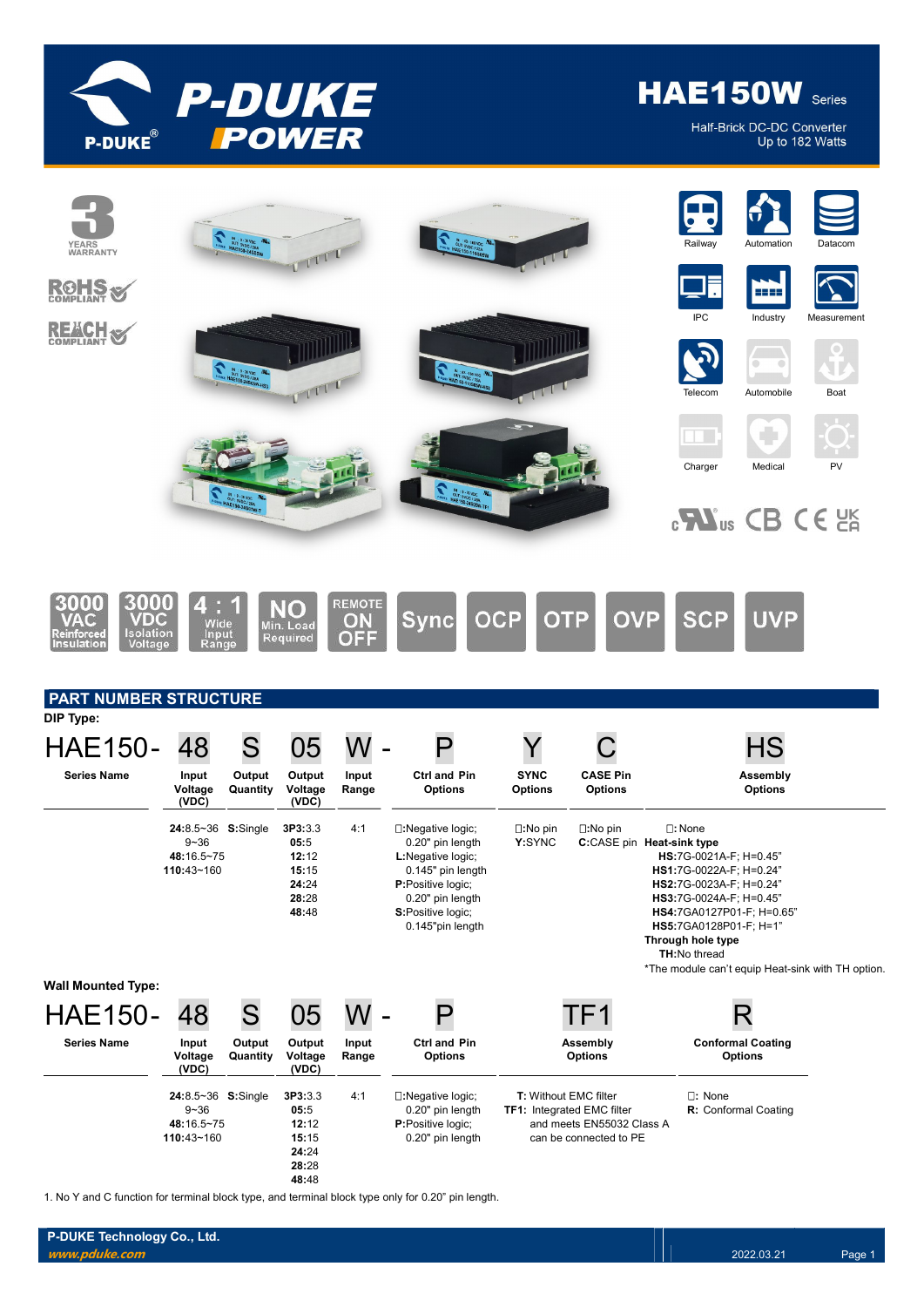



# TECHNICAL SPECIFICATION All specifications are typical at nominal input, full load and 25℃ unless otherwise noted

| <b>Model</b><br><b>Number</b> | Input Range    | <b>Output Voltage</b> | <b>Output Current</b><br>@Full Load | <b>Input Current</b><br>@No Load | Efficiency    | Maximum<br><b>Capacitor Load</b> |
|-------------------------------|----------------|-----------------------|-------------------------------------|----------------------------------|---------------|----------------------------------|
|                               | <b>VDC</b>     | <b>VDC</b>            | $\overline{A}$                      | mA                               | $\frac{9}{6}$ | μF.                              |
| HAE150-24S3P3W                | $9 - 36$       | 3.3                   | 40                                  | 20                               | 88            | 121000                           |
| HAE150-24S05W                 | $9 - 36$       | 5                     | 28                                  | 25                               | 90            | 56000                            |
| HAE150-24S12W                 | $8.5 - 36$     | 12                    | 12                                  | 25                               | 90            | 10000                            |
| HAE150-24S15W                 | $8.5 \sim 36$  | 15                    | 9.5                                 | 25                               | 91            | 6300                             |
| HAE150-24S24W                 | $8.5 - 36$     | 24                    | 6                                   | 25                               | 90            | 2500                             |
| HAE150-24S28W                 | $8.5 \sim 36$  | 28                    | 5                                   | 25                               | 90            | 1700                             |
| HAE150-24S48W                 | $8.5 - 36$     | 48                    | 3                                   | 35                               | 90            | 620                              |
| HAE150-48S3P3W                | $16.5 - 75$    | 3.3                   | 40                                  | 15                               | 89            | 121000                           |
| HAE150-48S05W                 | $16.5 \sim 75$ | 5                     | 30                                  | 15                               | 91            | 60000                            |
| HAE150-48S12W                 | $16.5 \sim 75$ | 12                    | 13                                  | 20                               | 91            | 10800                            |
| HAE150-48S15W                 | $16.5 \sim 75$ | 15                    | 10                                  | 20                               | 91            | 6600                             |
| HAE150-48S24W                 | $16.5 \sim 75$ | 24                    | 6.5                                 | 20                               | 91            | 2700                             |
| HAE150-48S28W                 | $16.5 \sim 75$ | 28                    | 5.5                                 | 20                               | 91            | 1900                             |
| HAE150-48S48W                 | $16.5 \sim 75$ | 48                    | 3.2                                 | 25                               | 91            | 660                              |
| HAE150-110S3P3W               | $43 \sim 160$  | 3.3                   | 43                                  | 10                               | 88            | 130000                           |
| HAE150-110S05W                | $43 \sim 160$  | 5                     | 32                                  | 10                               | 90            | 64000                            |
| HAE150-110S12W                | $43 - 160$     | 12                    | 15                                  | 10                               | 90            | 12500                            |
| HAE150-110S15W                | $43 \sim 160$  | 15                    | 12                                  | 10                               | 90            | 8000                             |
| HAE150-110S24W                | $43 - 160$     | 24                    | 7.5                                 | 10                               | 90            | 3100                             |
| HAE150-110S28W                | $43 \sim 160$  | 28                    | 6.5                                 | 10                               | 90            | 2300                             |
| HAE150-110S48W                | $43 - 160$     | 48                    | 3.8                                 | 10                               | 90            | 790                              |

| <b>INPUT SPECIFICATIONS</b>   |                         |                           |               |        |                           |         |            |
|-------------------------------|-------------------------|---------------------------|---------------|--------|---------------------------|---------|------------|
| <b>Parameter</b>              |                         | <b>Conditions</b>         |               | Min.   | Typ.                      | Max.    | Unit       |
| Operating input voltage range |                         | 24Vin(nom)                | 3.3 & 5Vout   | 9      | 24                        | 36      |            |
|                               |                         |                           | <b>Others</b> | 8.5    | 24                        | 36      | <b>VDC</b> |
|                               |                         | 48Vin(nom)                |               | 16.5   | 48                        | 75      |            |
|                               |                         | 110Vin(nom)               |               | 43     | 110                       | 160     |            |
| Start up voltage              |                         | 24Vin(nom)                |               |        |                           | 9       |            |
|                               |                         | 48Vin(nom)                |               |        |                           | 18      | <b>VDC</b> |
|                               |                         | 110Vin(nom)               |               |        |                           | 43      |            |
| Shutdown voltage              |                         | 24Vin(nom)                |               | 7.3    | 7.7                       | 8.1     |            |
|                               |                         | 48Vin(nom)                |               | 15.5   | 16                        | 16.3    | <b>VDC</b> |
|                               |                         | 110Vin(nom)               |               | 33.0   | 34.5                      | 36.0    |            |
| Start up time                 | Constant resistive load | Power up                  |               |        | 75                        |         | ms         |
|                               |                         | Remote ON/OFF             |               |        | 75                        |         |            |
| Input surge voltage           | 1 second, max.          | 24Vin(nom)                |               |        |                           | 50      |            |
|                               |                         | 48Vin(nom)                |               |        |                           | 100     | <b>VDC</b> |
|                               |                         | 110Vin(nom)               |               |        |                           | 185     |            |
| Input filter (1)              |                         |                           |               |        |                           | Pi type |            |
| Remote ON/OFF                 | Referred to -Vin pin    | Negative logic            | DC-DC ON      |        | Short or $0 \sim 1.2$ VDC |         |            |
|                               |                         | (Standard)                | DC-DC OFF     |        | Open or $3 \sim 12$ VDC   |         |            |
|                               |                         | Positive logic            | DC-DC ON      |        | Open or $3 \sim 12$ VDC   |         |            |
|                               |                         | (Option)                  | DC-DC OFF     |        | Short or $0 \sim 1.2$ VDC |         |            |
|                               |                         | Input current of Ctrl pin |               | $-0.5$ |                           | 1       | mA         |
|                               |                         | Remote off input current  |               |        | 3                         |         | mA         |
| Sync pin signal               |                         |                           |               | $-0.3$ |                           | 5.6     | <b>VDC</b> |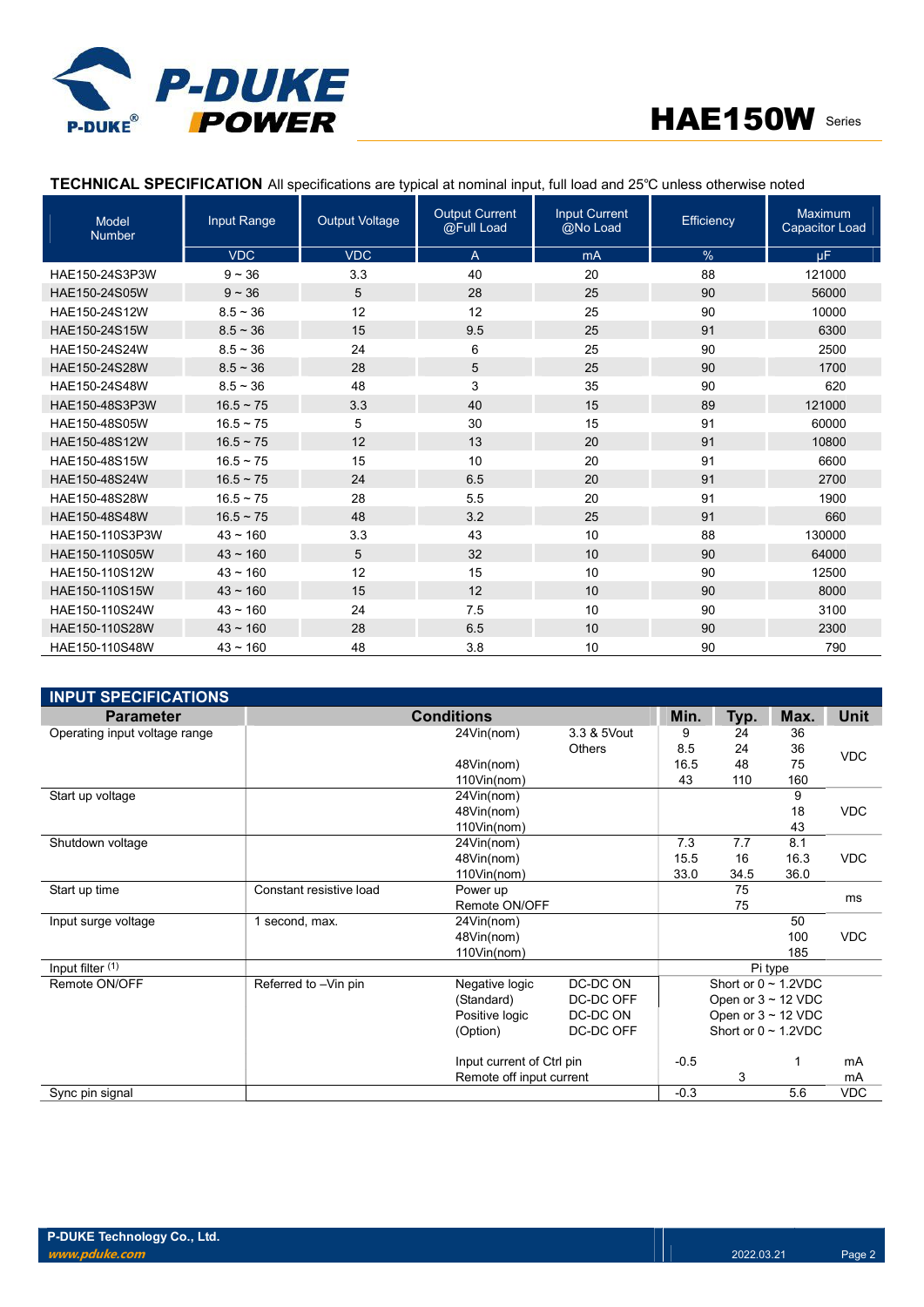

| <b>OUTPUT SPECIFICATIONS</b>     |                                                                      |                |         |        |         |               |
|----------------------------------|----------------------------------------------------------------------|----------------|---------|--------|---------|---------------|
| <b>Parameter</b>                 | <b>Conditions</b>                                                    |                |         | Typ.   | Max.    | Unit          |
| Voltage accuracy                 |                                                                      | $-1.0$         |         | $+1.0$ | $\%$    |               |
| Line regulation                  | Low Line to High Line at Full Load                                   |                | $-0.1$  |        | $+0.1$  | $\frac{0}{0}$ |
| Load regulation                  | No Load to Full Load                                                 |                | $-0.1$  |        | $+0.1$  | $\%$          |
| Voltage adjustability            | Maximum output deviation is inclusive of remote sense                |                | $-20$   |        | $+10$   | $\frac{0}{0}$ |
| Remote sense                     | % of Vout(nom)                                                       |                |         |        |         |               |
|                                  | If remote sense is not being used. Sense pins should be connected to |                |         |        | 10      | $\frac{0}{0}$ |
|                                  | corresponding polarity OUTPUT pins.                                  |                |         |        |         |               |
| Ripple and noise                 | Measured by 20MHz bandwidth                                          |                |         |        |         |               |
|                                  | With a 1µF/25V X7R MLCC and a 22µF/25V POS-CAP                       | 3.3Vout. 5Vout |         | 75     |         |               |
|                                  | With a 1µF/25V X7R MLCC and a 22µF/25V POS-CAP                       | 12Vout, 15Vout |         | 100    |         | mVp-p         |
|                                  | With a 4.7µF/50V X7R MLCC                                            | 24Vout, 28Vout |         | 200    |         |               |
|                                  | With a 2.2µF/100V X7R MLCC                                           | 48Vout         |         | 300    |         |               |
| Temperature coefficient          |                                                                      |                | $-0.02$ |        | $+0.02$ | $\%$ /°C      |
| Transient response recovery time | 25% load step change                                                 |                |         | 200    | 250     | μs            |
| Over voltage protection          | % of Vout(nom); Hiccup mode                                          |                |         |        | 130     | $\%$          |
| Over load protection             | % of lout rated; Hiccup mode<br>120<br>150                           |                |         |        |         | $\frac{0}{0}$ |
| Short circuit protection         | Continuous, automatics recovery                                      |                |         |        |         |               |

| <b>GENERAL SPECIFICATIONS</b> |                                  |                    |                           |      |      |                                       |                       |
|-------------------------------|----------------------------------|--------------------|---------------------------|------|------|---------------------------------------|-----------------------|
| <b>Parameter</b>              |                                  | <b>Conditions</b>  |                           | Min. | Typ. | Max.                                  | Unit                  |
| Isolation voltage             | 1 minute (Reinforced insulation) | $110$ Vin(nom)     | Input to Output           | 3000 |      |                                       | <b>VAC</b>            |
|                               |                                  |                    | Input (Output) to Case    | 1500 |      |                                       |                       |
|                               | 1 minute                         | <b>Others</b>      | Input to Output           | 3000 |      |                                       | <b>VDC</b>            |
|                               |                                  |                    | Input (Output) to Case    | 1600 |      |                                       |                       |
| Isolation resistance          | 500VDC                           |                    |                           |      |      |                                       | $G\Omega$             |
| Isolation capacitance         |                                  |                    |                           |      |      | 2500                                  | pF                    |
| Switching frequency           |                                  |                    |                           | 225  | 250  | 275                                   | <b>kHz</b>            |
| Safety approvals              | IEC/ EN/ UL62368-1               |                    |                           |      |      | UL:E193009                            |                       |
|                               |                                  |                    |                           |      |      | CB:UL(Demko)                          |                       |
| Standard approvals            | EN50155                          |                    |                           |      |      |                                       |                       |
|                               | EN45545-2                        |                    |                           |      |      |                                       |                       |
| Case material                 |                                  |                    | 24Vin(nom) and 48Vin(nom) |      |      |                                       | Metal                 |
|                               |                                  | $110$ Vin(nom)     |                           |      |      | Aluminum base-plate with plastic case |                       |
| Base material                 |                                  |                    | 24Vin(nom) and 48Vin(nom) |      |      |                                       | FR4 PCB               |
| Potting material              |                                  |                    |                           |      |      | Silicone (UL94 V-0)                   |                       |
| Weight                        |                                  | Module stand alone |                           |      |      |                                       | 105g (3.70oz)         |
|                               |                                  | $HAE150-TTST/W-T$  |                           |      |      |                                       | 235g (8.29oz)         |
|                               |                                  | $HAE150-TSTW -TF1$ |                           |      |      |                                       | 287g (10.12oz)        |
| <b>MTBF</b>                   | MIL-HDBK-217F, Full load         |                    |                           |      |      |                                       | $3.500\times10^5$ hrs |

| <b>ENVIRONMENTAL SPECIFICATIONS</b> |                                   |       |                       |        |              |
|-------------------------------------|-----------------------------------|-------|-----------------------|--------|--------------|
| <b>Parameter</b>                    | <b>Conditions</b>                 | Min.  | Typ.                  | Max.   | Unit         |
| Operating case temperature          | Base-plate                        | -40   |                       | $+115$ | °C           |
| Maximum case temperature            |                                   |       |                       | 115    | °C           |
| Over temperature protection         |                                   |       | 120                   |        | °C           |
| Storage temperature range           | Terminal block type               | $-40$ |                       | $+105$ | °C           |
|                                     | <b>Others</b>                     | $-55$ |                       | $+125$ |              |
| Thermal impedance                   | Module without assembly option    |       | 6.1                   |        |              |
|                                     | Only mount on the iron base-plate |       | 2.8                   |        |              |
|                                     | Heat-sink type with 0.24" Height  |       | 5.1                   |        | °C/W         |
|                                     | Heat-sink type with 0.45" Height  |       | 4.6                   |        |              |
|                                     | Heat-sink type with 0.65" Height  |       | 3.5                   |        |              |
|                                     | Heat-sink type with 1" Height     |       | 2.7                   |        |              |
| Thermal shock                       |                                   |       |                       |        | MIL-STD-810F |
| Shock                               |                                   |       | EN61373, MIL-STD-810F |        |              |
| Vibration                           |                                   |       | EN61373. MIL-STD-810F |        |              |
| Relative humidity                   |                                   |       | 5% to 95% RH          |        |              |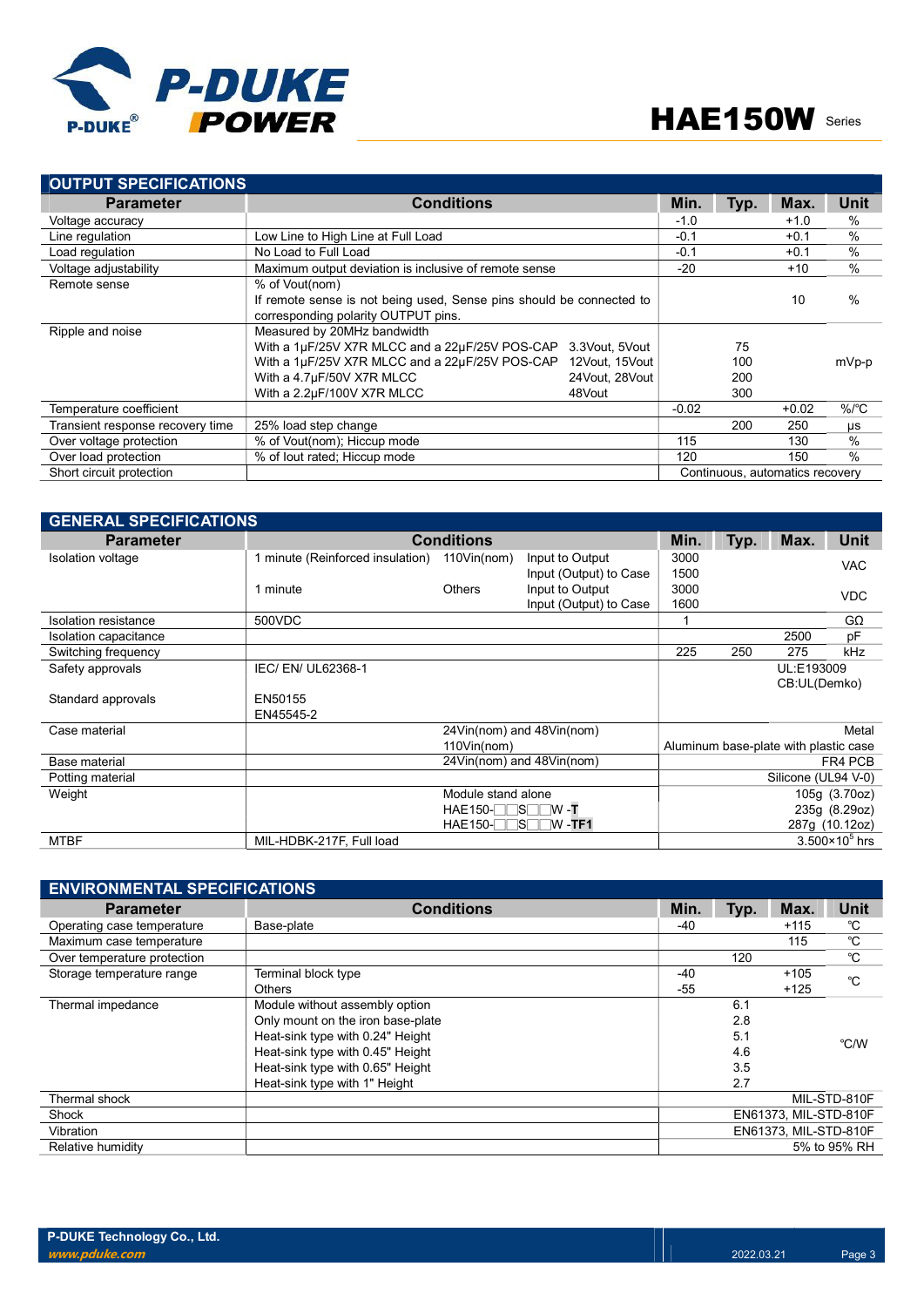

| <b>EMC SPECIFICATIONS</b>                                                                                                                                                                                                                                                                                                                                                                                     |                                                                                              |                                                                                                                                                                                                                                                                                                                                                                   |                  |
|---------------------------------------------------------------------------------------------------------------------------------------------------------------------------------------------------------------------------------------------------------------------------------------------------------------------------------------------------------------------------------------------------------------|----------------------------------------------------------------------------------------------|-------------------------------------------------------------------------------------------------------------------------------------------------------------------------------------------------------------------------------------------------------------------------------------------------------------------------------------------------------------------|------------------|
| <b>Parameter</b>                                                                                                                                                                                                                                                                                                                                                                                              |                                                                                              | <b>Conditions</b>                                                                                                                                                                                                                                                                                                                                                 | Level            |
| EMI                                                                                                                                                                                                                                                                                                                                                                                                           |                                                                                              | EN55032, EN50121-3-2 HAE150-OSOW-TF1                                                                                                                                                                                                                                                                                                                              | Class A          |
|                                                                                                                                                                                                                                                                                                                                                                                                               |                                                                                              | Other models; with external components                                                                                                                                                                                                                                                                                                                            | Class A, Class B |
|                                                                                                                                                                                                                                                                                                                                                                                                               |                                                                                              | *Connecting four screw bolts to shield plane will help to reduce the EMI.                                                                                                                                                                                                                                                                                         |                  |
| <b>EMS</b>                                                                                                                                                                                                                                                                                                                                                                                                    | EN55024, EN50121-3-2                                                                         |                                                                                                                                                                                                                                                                                                                                                                   |                  |
| <b>ESD</b>                                                                                                                                                                                                                                                                                                                                                                                                    | EN61000-4-2                                                                                  | Air ± 8kV and Contact ± 6kV                                                                                                                                                                                                                                                                                                                                       | Perf. Criteria A |
| Radiated immunity                                                                                                                                                                                                                                                                                                                                                                                             | EN61000-4-3                                                                                  | 20V/m                                                                                                                                                                                                                                                                                                                                                             | Perf. Criteria A |
| <b>Fast transient</b>                                                                                                                                                                                                                                                                                                                                                                                         | EN61000-4-4                                                                                  | $±$ 2kV                                                                                                                                                                                                                                                                                                                                                           | Perf. Criteria A |
|                                                                                                                                                                                                                                                                                                                                                                                                               |                                                                                              |                                                                                                                                                                                                                                                                                                                                                                   |                  |
|                                                                                                                                                                                                                                                                                                                                                                                                               | HAE150-24S <sub>II</sub> W                                                                   | With 2 pcs of aluminum electrolytic capacitor                                                                                                                                                                                                                                                                                                                     |                  |
|                                                                                                                                                                                                                                                                                                                                                                                                               | HAE150-48S□□W                                                                                | (Nippon Chemi-con KY series, 220uF/100V)                                                                                                                                                                                                                                                                                                                          |                  |
|                                                                                                                                                                                                                                                                                                                                                                                                               |                                                                                              |                                                                                                                                                                                                                                                                                                                                                                   |                  |
|                                                                                                                                                                                                                                                                                                                                                                                                               | HAE150-110S <sub>U</sub> W                                                                   | With 2 pcs of aluminum electrolytic capacitor                                                                                                                                                                                                                                                                                                                     |                  |
|                                                                                                                                                                                                                                                                                                                                                                                                               |                                                                                              | (Nippon Chemi-con KXJ series, 150µF/200V)                                                                                                                                                                                                                                                                                                                         |                  |
| Surge                                                                                                                                                                                                                                                                                                                                                                                                         | EN61000-4-5                                                                                  | ±2kV                                                                                                                                                                                                                                                                                                                                                              | Perf. Criteria A |
|                                                                                                                                                                                                                                                                                                                                                                                                               |                                                                                              |                                                                                                                                                                                                                                                                                                                                                                   |                  |
|                                                                                                                                                                                                                                                                                                                                                                                                               | HAE150-24S <sub>II</sub> W                                                                   | With 2 pcs of aluminum electrolytic capacitor                                                                                                                                                                                                                                                                                                                     |                  |
|                                                                                                                                                                                                                                                                                                                                                                                                               | HAE150-48S□□W                                                                                | (Nippon Chemi-con KY series, 220µF/100V)                                                                                                                                                                                                                                                                                                                          |                  |
|                                                                                                                                                                                                                                                                                                                                                                                                               |                                                                                              |                                                                                                                                                                                                                                                                                                                                                                   |                  |
|                                                                                                                                                                                                                                                                                                                                                                                                               | HAE150-110SODW                                                                               | With 2 pcs of aluminum electrolytic capacitor                                                                                                                                                                                                                                                                                                                     |                  |
|                                                                                                                                                                                                                                                                                                                                                                                                               |                                                                                              | (Nippon Chemi-con KXJ series, 150µF/200V)                                                                                                                                                                                                                                                                                                                         |                  |
| Conducted immunity                                                                                                                                                                                                                                                                                                                                                                                            | EN61000-4-6                                                                                  | 10Vr.m.s                                                                                                                                                                                                                                                                                                                                                          | Perf. Criteria A |
| Power frequency magnetic field                                                                                                                                                                                                                                                                                                                                                                                | EN61000-4-8                                                                                  | 100A/m continuous: 1000A/m 1 second                                                                                                                                                                                                                                                                                                                               | Perf. Criteria A |
| The HAE150-110S□□W recommended Ruby-con BXF series, 68µF/200V.<br><b>CAUTION:</b> This power module is not internally fused. An input line fuse must always be used.                                                                                                                                                                                                                                          |                                                                                              | very low impedance and reasonable input voltage regulation. Highly inductive source impedances can affect the stability of the power module.<br>Since real-world voltage source has finite impedance, performance can be improved by adding external filter capacitor.<br>The HAE150-24S□□W and HAE150-48S□□W recommended Nippon Chemi-con KY series, 100µF/100V. |                  |
| <b>CHARACTERISTIC CURVE</b>                                                                                                                                                                                                                                                                                                                                                                                   |                                                                                              |                                                                                                                                                                                                                                                                                                                                                                   |                  |
|                                                                                                                                                                                                                                                                                                                                                                                                               |                                                                                              |                                                                                                                                                                                                                                                                                                                                                                   |                  |
| 120<br>100<br>POWER(%)<br>80<br>DC/DC module only<br>100LFM<br>200LFM<br>60<br>300LFM<br>Thelmc<br>400LFM<br>500LFM<br>40<br>Mount on 2U iron base-plate<br>(dimension 19" X 3.5" X 0.063")<br>20<br>Vatural convection (201 FM<br><b>Terminal block</b><br>Natural convection (20LFM)<br>0<br>$-40$<br>$-20$<br>$\mathbf 0$<br>20<br>40<br>60<br>AMBIENT TEMPERATURE, TA(°C)<br>HAE150-48S05W Derating Curve | 96<br>90<br>(8) 84<br>5 78<br>5 78<br>5 78<br>뚭72<br>66<br>60<br>100<br>120<br>80<br>16.5 24 | ∙lout= 100% F.L<br>$-$ lout= 50% F.L.<br>$-$ lout= 25% F.L<br>30<br>36<br>42<br>48<br>60<br>66<br>72 75<br>-54<br>INPUT VOLTAGE(V)<br>HAE150-48S05W Efficiency vs. Input Voltage                                                                                                                                                                                  |                  |
| (See Thermal Considerations)                                                                                                                                                                                                                                                                                                                                                                                  |                                                                                              |                                                                                                                                                                                                                                                                                                                                                                   |                  |
| AMBIENT TEMPERATURE (°C)<br>$-40$<br>20<br>40<br>60<br>80<br>100                                                                                                                                                                                                                                                                                                                                              | 96<br>100<br>120<br>90                                                                       |                                                                                                                                                                                                                                                                                                                                                                   |                  |

#### Note:

### CHARACTERISTIC CURVE



HAE150-48S05W Derating Curve (See Thermal Considerations)



HAE150-48S05W Derating Curve with Heat-sink (See Thermal Considerations)



HAE150-48S05W Efficiency vs. Input Voltage



HAE150-48S05W Efficiency vs. Output Load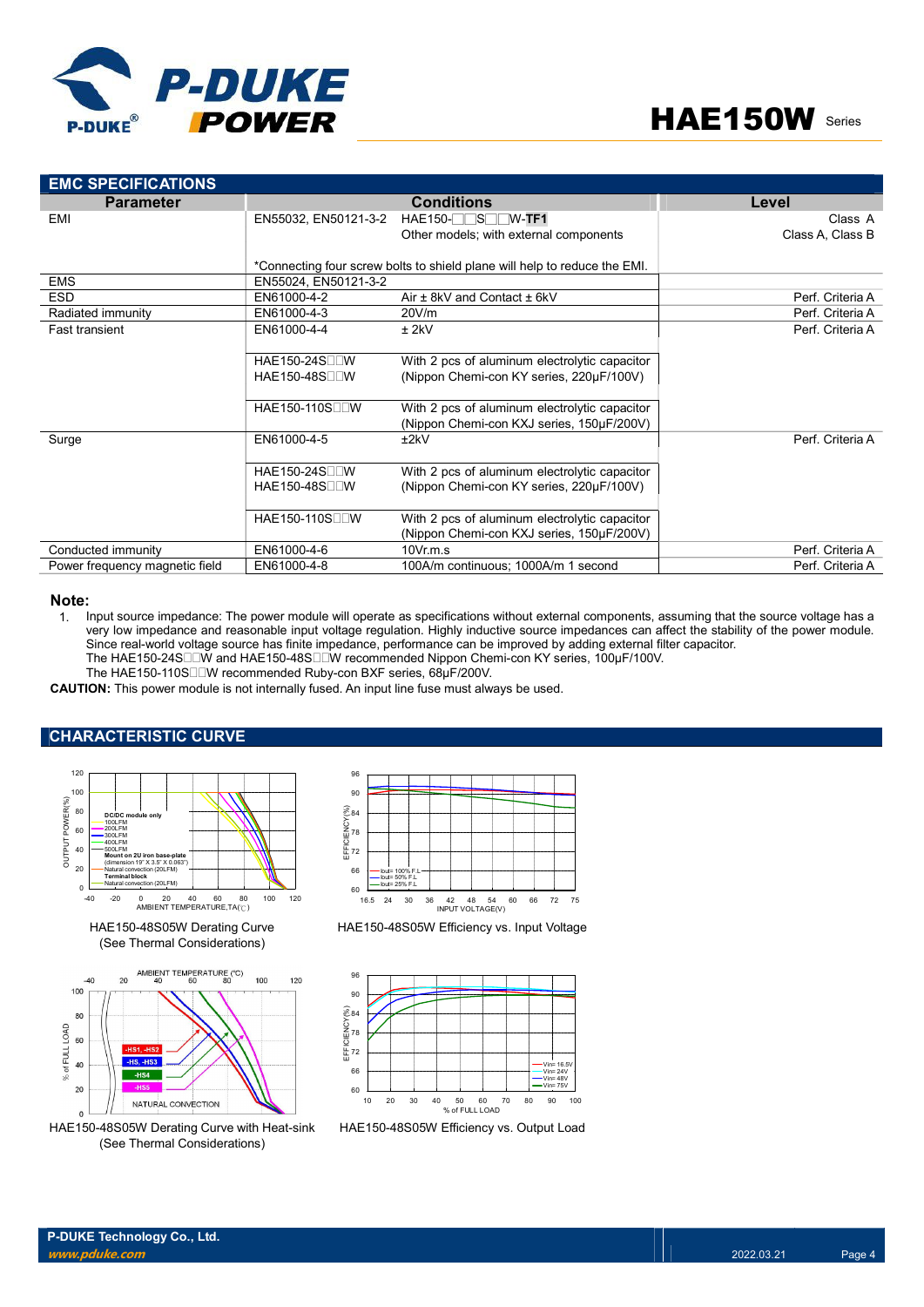

# FUSE CONSIDERATION

This power module is not internally fused. An input line fuse must always be used.

This encapsulated power module can be used in a wide variety of applications, ranging from simple stand-alone operation to an integrated part of sophisticated power architecture.

To maximum flexibility, internal fusing is not included; however, to achieve maximum safety and system protection, always use an input line fuse. The input line fuse suggest as below:

| Model                  | <b>Fuse Rating</b><br>(A' | <b>Fuse Type</b> |
|------------------------|---------------------------|------------------|
| <b>HAE150-24S</b><br>w | 25                        | Fast-Acting      |
| HAE150-48S<br>ΙW       | 15                        | Fast-Acting      |
| HAE150-110S<br>W       |                           | Fast-Acting      |

The table based on the information provided in this data sheet on inrush energy and maximum DC input current at low Vin.

### MECHANICAL DRAWING

#### HAE150-24S□□W, HAE150-48S□□W



PIN CONNECTION

| .  |               |             |
|----|---------------|-------------|
|    | -Vin          | $0.04$ Inch |
| 2  | Case (option) | $0.04$ Inch |
| 3  | Ctrl          | $0.04$ Inch |
| 4  | $+V$ in       | $0.04$ Inch |
| 5  | -Vout         | $0.08$ Inch |
| 6  | -Sense        | $0.04$ Inch |
| 7  | Trim          | $0.04$ Inch |
| 8  | +Sense        | $0.04$ Inch |
| 9  | +Vout         | $0.08$ Inch |
| 10 | Sync (option) | 0.04 Inch   |

PIN DEFINE DIAMETER

1. All dimensions in inch [mm]

2. Tolerance :x.xx±0.02 [x.x±0.5]

x.xxx±0.01 [x.xx±0.25] 3. Pin dimension tolerance ±0.004[0.10]

■ The screw locked torque: MAX 5.0kgf-cm/0.49N-m

### HAE150-110S□□W



■ The screw locked torque: MAX 3.5kgf-cm/0.34N-m

P-DUKE Technology Co., Ltd. www.pduke.com 2022.03.21 Page 5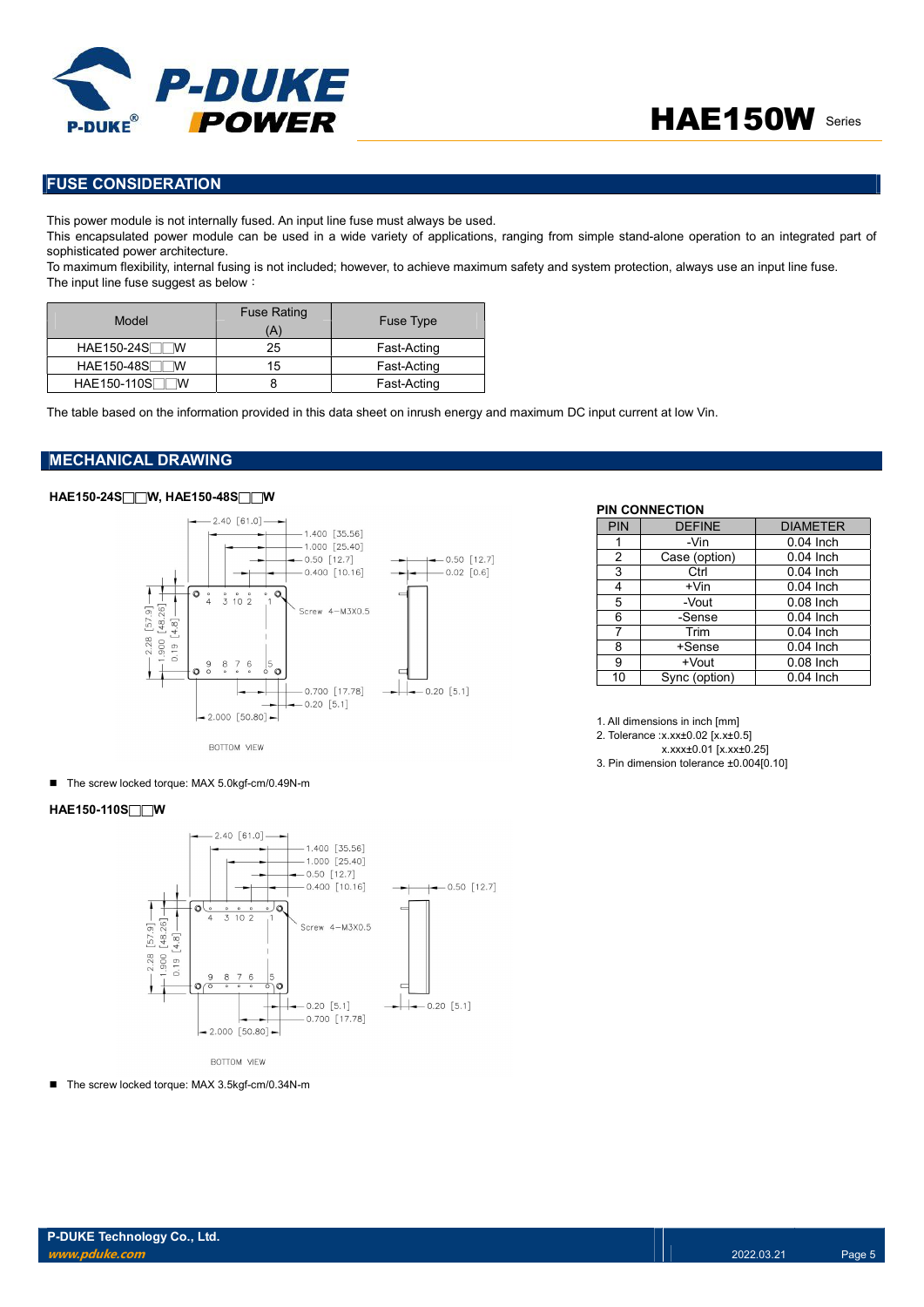



# TERMINAL BLOCK TYPE OPTION

# HAE150-□□S□□W -T TERMINAL CONNECTION



## HAE150-□□S□□W -TF1



| NO. | <b>DEFINE</b> |
|-----|---------------|
|     | -Vin          |
| 2   | <b>NC</b>     |
| 3   | Ctrl          |
|     | $+V$ in       |
| 5   | -Vout         |
| 6   | -Sense        |
|     | Trim          |
| 8   | +Sense        |
| 9   | +Vout         |

1. All dimensions in inch [mm]

2. Tolerance :x.xx±0.02 [x.x±0.5]

x.xxx±0.01 [x.xx±0.25]

3. Screw 1 locked torque: MAX 11.2kgf-cm/ 1.10N-m

4. Screw 2 locked torque:

MAX 5.2kgf-cm/ 0.51N-m

5. Screw 3 locked torque: MAX 16.8kgf-cm/ 1.65N-m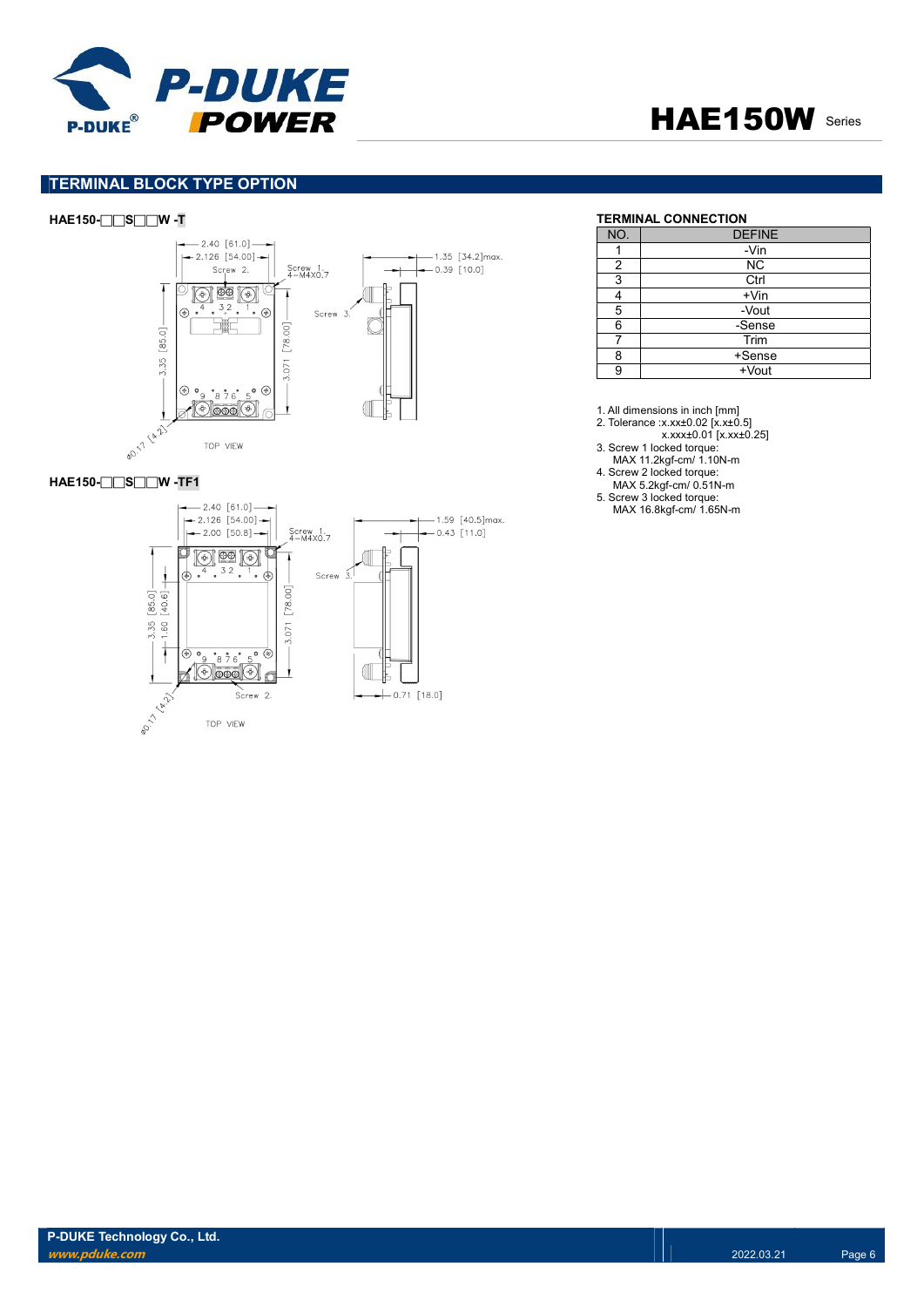

## RECOMMENDED PAD LAYOUT



All dimensions in inch[mm] Pad size(lead free recommended) Through hole 1,2,3,4,6,7,8,10: Φ0.051[1.30] Through hole 5,9: Φ0.091[2.30] Through hole of mounting: Φ0.126[3.20] Top view pad 1,2,3,4,6,7,8,10: Φ0.064[1.63] Top view pad 5,9: Φ0.113[2.88] Top view pad of mounting: Φ0.157[4.00] Bottom view pad 1,2,3,4,6,7,8,10: Φ0.102[2.60] Bottom view pad 5,9: Φ0.181[4.60] Bottom view pad of mounting: Φ0.252[6.40]

# THERMAL CONSIDERATIONS

The power module operates in a variety of thermal environments.

However, sufficient cooling should be provided to help ensure reliable operation of the unit.

Heat is removed by conduction, convection, and radiation to the surrounding environment.

Proper cooling can be verified by measuring the point as the figure below.

The temperature at this location should not exceed "Maximum case temperature".

When operating, adequate cooling must be provided to maintain the test point temperature at or below "Maximum case temperature". You can limit this temperature to a lower value for extremely high reliability.

- Thermal test condition with vertical direction by natural convection (20LFM).
- The iron base-plate dimension is 19" X 3.5" X 0.063" (The height is EIA standard 2U).
- The heat-sink is optional and P/N: 7G-0021A-F, 7G-0022A-F, 7G-0023A-F, 7G-0024A-F, 7GA0127P01-F, 7GA0128P01-F.



BASE PLATE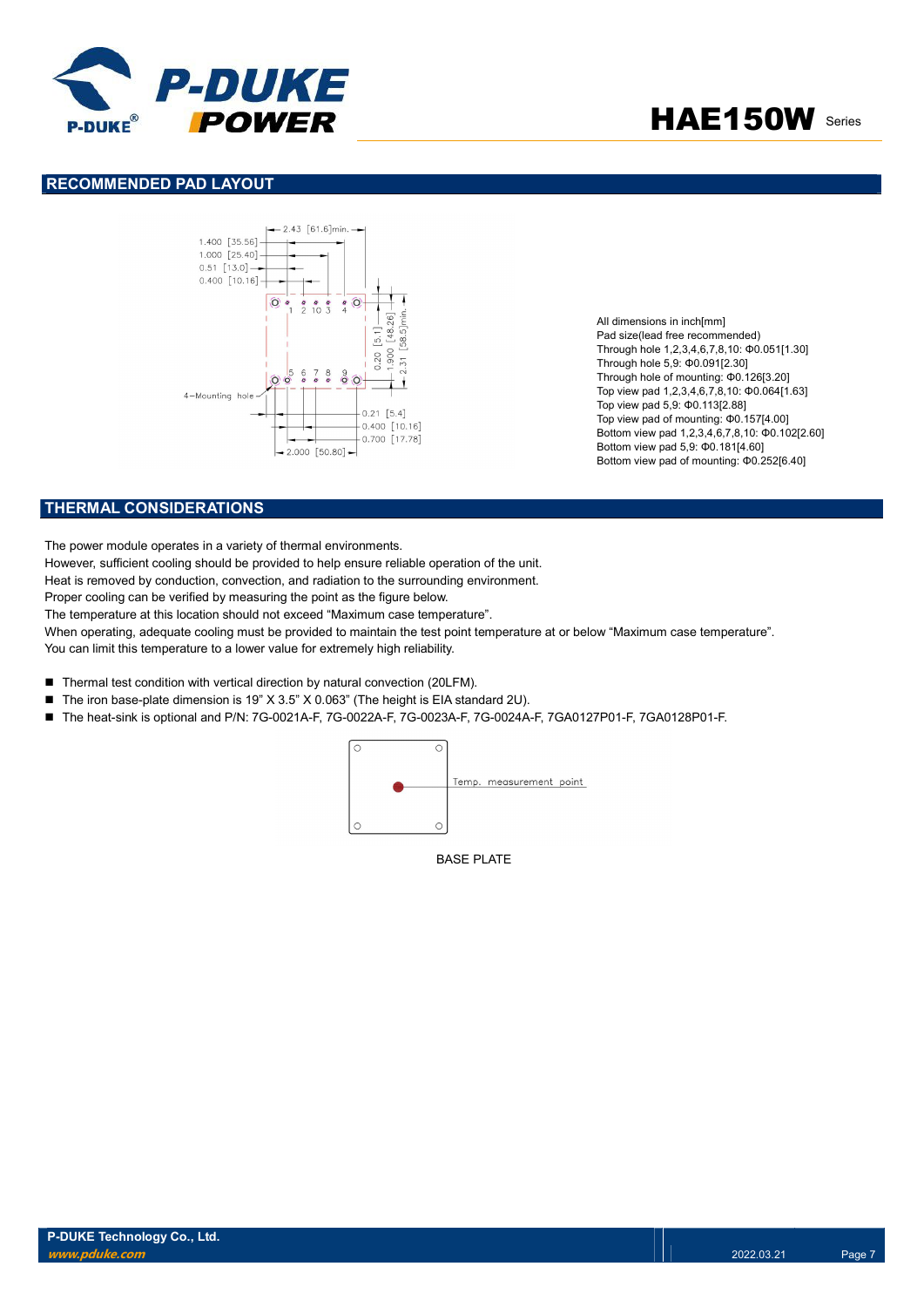

# HEAT-SINK TYPE OPTIONS

HAE150-□□S□□W-HS HAE150-□□S□□W-HS1



 $-$  0.99 [25.1]max. ₫  $\overline{\mathbb{I}}$ 

SIDE VIEW

7G-0023A-F 7G-0024A-F





SIDE VIEW

| $-2.40$ [61.0] -<br>$-2.00$ [50.8] $-$ |                           |
|----------------------------------------|---------------------------|
|                                        |                           |
|                                        | $^{48}$<br>Ó<br>2.28<br>S |
|                                        |                           |



SIDE VIEW

#### 1. All dimensions in inch [mm] 2. Tolerance :x.xx±0.02 [x.x±0.5]

x.xxx±0.01 [x.xx±0.25]

7G-0021A-F 7G-0022A-F





SIDE VIEW

HAE150-□□S□□W-**HS2 HAE150-□□S□□W-HS3**<br>7G-0023A-F 7G-0023A-F





SIDE VIEW

#### HAE150-□□S□□W-HS4 HAE150-□□S□□W-HS5<br>7GA0127P01-F 7GA0128P01-F 7GA0128P01-F

| $-2.00$ [50.8] | $-2.40 [61.0] -$ |                |
|----------------|------------------|----------------|
|                |                  |                |
|                |                  | $\frac{8}{3}$  |
|                |                  | $\infty$<br>္တ |
|                |                  |                |



SIDE VIEW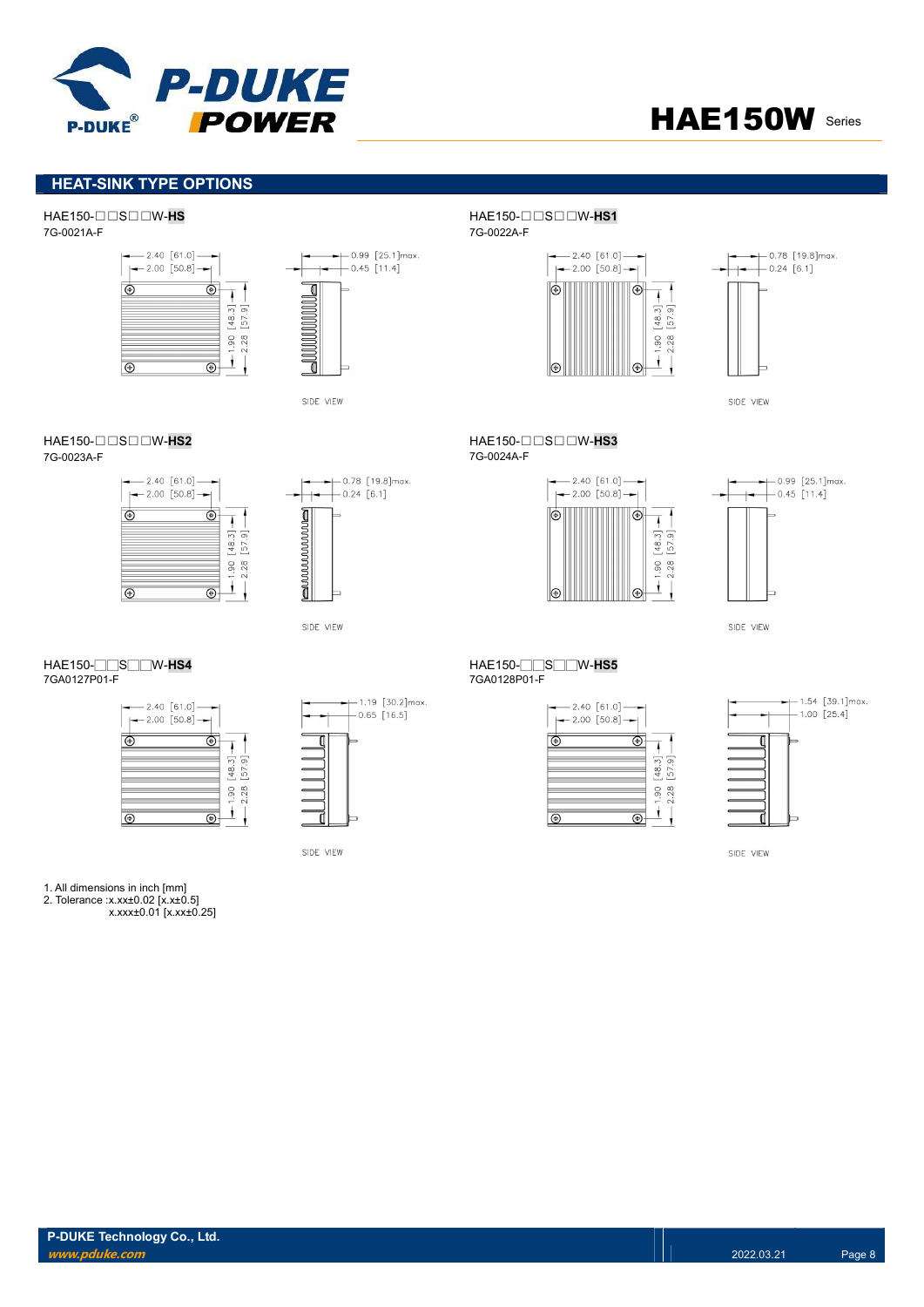

# OUTPUT VOLTAGE ADJUSTMENT

Output voltage is adjustable for 10% trim up or -20% trim down of nominal output voltage by connecting an external resistor between the Trim pin and either the +Sense or -Sense pins.

With an external resistor between the Trim and -Sense pin, the output voltage set point decreases.

With an external resistor between the Trim and +Sense pin, the output voltage set point increases.

Maximum output deviation is +10% inclusive of remote sense.

The external TRIM resistor needs to be at least 1/8W of rated power.

#### ■ Trim Up Equation

$$
R_U=\left(\frac{V_{OUT}(100+\Delta\%)}{1.225\Delta\%}-\frac{100+2\Delta\%}{\Delta\%}\right)k\Omega
$$

#### ■ Trim Down Equation

$$
R_D=\left(\frac{100}{\Delta\%}-2\right)k\Omega
$$

## EXTERNAL OUTPUT TRIMMING

Output can be externally trimmed by using the method shown below. Trim-up

| Trim O                          |      |
|---------------------------------|------|
|                                 | ∕ RU |
| $+$ Sense $\stackrel{8}{\circ}$ |      |

| <b>DDS3P3W</b> |             |              |                       |          |                |         |         |                |         |         |         |
|----------------|-------------|--------------|-----------------------|----------|----------------|---------|---------|----------------|---------|---------|---------|
| $\triangle V$  | (%)         | $\mathbf{1}$ | $\overline{2}$        | 3        | $\overline{4}$ | 5       | 6       | $\overline{7}$ | 8       | 9       | 10      |
| Vout           | (V)         | 3.333        | 3.366                 | 3.399    | 3.432          | 3.465   | 3.498   | 3.531          | 3.564   | 3.597   | 3.630   |
| <b>RU</b>      | $(k\Omega)$ | 170.082      | 85.388                | 57.156   | 43.041         | 34.571  | 28.925  | 24.892         | 21.867  | 19.515  | 17.633  |
| $\Box$ SO5W    |             |              |                       |          |                |         |         |                |         |         |         |
| $\triangle$ V  | (% )        | $\mathbf{1}$ | $\overline{2}$        | 3        | $\overline{4}$ | 5       | 6       | $\overline{7}$ | 8       | 9       | 10      |
| Vout           | (V)         | 5.05         | 5.10                  | 5.15     | 5.20           | 5.25    | 5.30    | 5.35           | 5.40    | 5.45    | 5.50    |
| <b>RU</b>      | $(k\Omega)$ | 310.245      | 156.163               | 104.803  | 79.122         | 63.714  | 53.442  | 46.105         | 40.602  | 36.322  | 32.898  |
| $\Box$ S12W    |             |              |                       |          |                |         |         |                |         |         |         |
| $\triangle$ V  | (% )        | $\mathbf{1}$ | $\overline{2}$        | 3        | $\overline{4}$ | 5       | 6       | $\overline{7}$ | 8       | 9       | 10      |
| Vout           | (V)         | 12.12        | 12.24                 | 12.36    | 12.48          | 12.60   | 12.72   | 12.84          | 12.96   | 13.08   | 13.20   |
| <b>RU</b>      | $(k\Omega)$ | 887.388      | 447.592               | 300.993  | 227.694        | 183.714 | 154.395 | 133.452        | 117.745 | 105.528 | 95.755  |
| $\Box$ S15W    |             |              |                       |          |                |         |         |                |         |         |         |
| $\triangle$ V  | (% )        | $\mathbf{1}$ | $\mathbf{2}^{\prime}$ | 3        | 4              | 5       | 6       | $\overline{7}$ | 8       | 9       | 10      |
| Vout           | (V)         | 15.15        | 15.30                 | 15.45    | 15.60          | 15.75   | 15.90   | 16.05          | 16.20   | 16.35   | 16.50   |
| <b>RU</b>      | $(k\Omega)$ | 1134.735     | 572.490               | 385.075  | 291.367        | 235.143 | 197.660 | 170.886        | 150.806 | 135.188 | 122.694 |
| $\Box$ S24W    |             |              |                       |          |                |         |         |                |         |         |         |
| $\triangle$ V  | (% )        | $\mathbf{1}$ | $\overline{2}$        | 3        | $\overline{4}$ | 5       | 6       | $\overline{7}$ | 8       | 9       | 10      |
| Vout           | (V)         | 24.24        | 24.48                 | 24.72    | 24.96          | 25.20   | 25.44   | 25.68          | 25.92   | 26.16   | 26.40   |
| <b>RU</b>      | $(k\Omega)$ | 1876.776     | 947.184               | 637.320  | 482.388        | 389.429 | 327.456 | 283.190        | 249.990 | 224.168 | 203.510 |
| □□S28W         |             |              |                       |          |                |         |         |                |         |         |         |
| $\triangle$ V  | (% )        | $\mathbf{1}$ | $\overline{2}$        | 3        | $\overline{4}$ | 5       | 6       | $\overline{7}$ | 8       | 9       | 10      |
| Vout           | (V)         | 28.28        | 28.56                 | 28.84    | 29.12          | 29.40   | 29.68   | 29.96          | 30.24   | 30.52   | 30.80   |
| <b>RU</b>      | $(k\Omega)$ | 2206.571     | 1113.714              | 749.429  | 567.286        | 458.000 | 385.143 | 333.102        | 294.071 | 263.714 | 239.429 |
| $\Box$ S48W    |             |              |                       |          |                |         |         |                |         |         |         |
| $\triangle$ V  | (%)         | $\mathbf{1}$ | $\overline{2}$        | 3        | $\overline{4}$ | 5       | 6       | $\overline{7}$ | 8       | 9       | 10      |
| Vout           | (V)         | 48.48        | 48.96                 | 49.44    | 49.92          | 50.40   | 50.88   | 51.36          | 51.84   | 52.32   | 52.80   |
| <b>RU</b>      | $(k\Omega)$ | 3855.551     | 1946.367              | 1309.973 | 991.776        | 800.857 | 673.578 | 582.665        | 514.480 | 461.447 | 419.020 |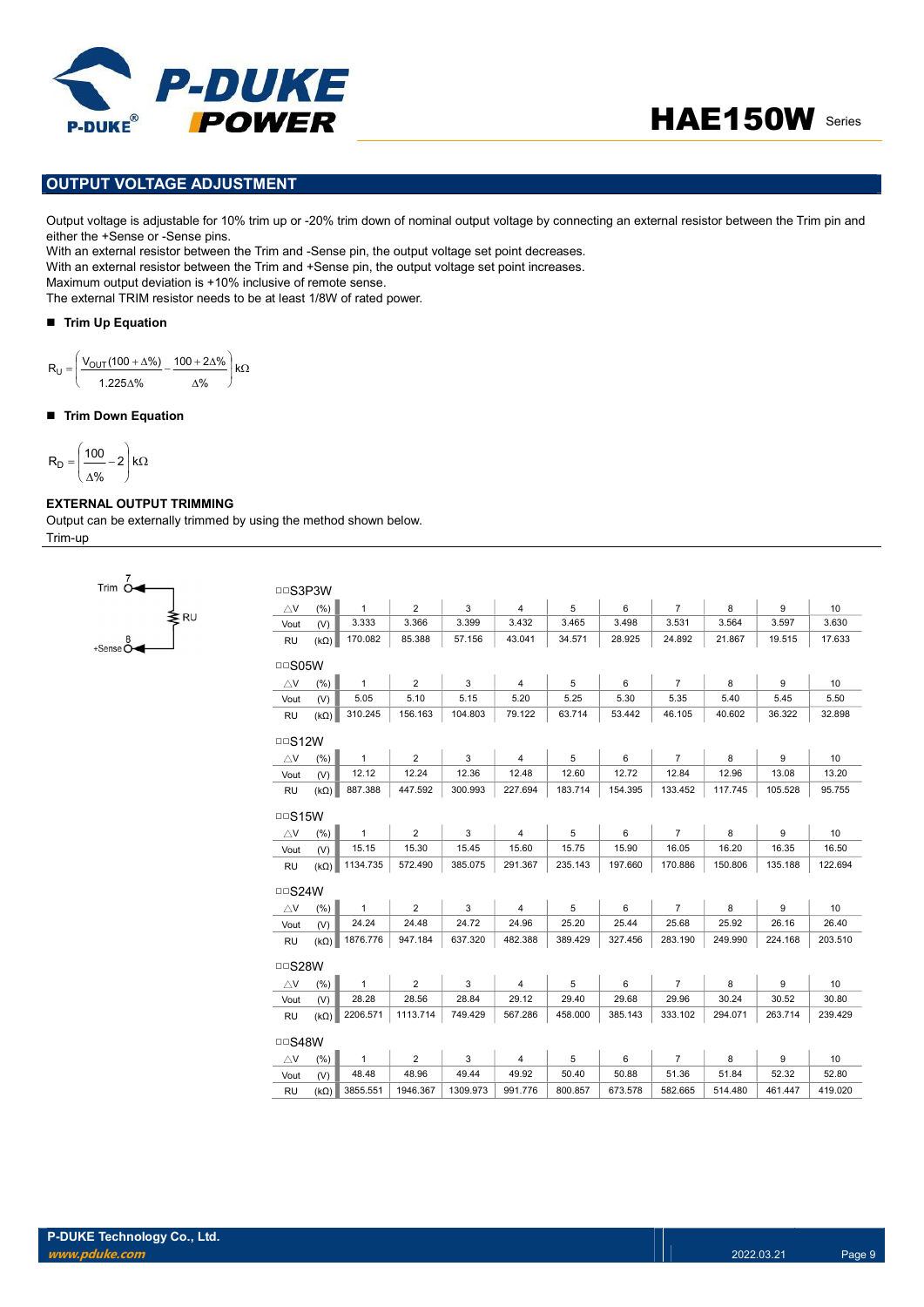

# OUTPUT VOLTAGE ADJUSTMENT(CONTINUED)

#### Trim-down